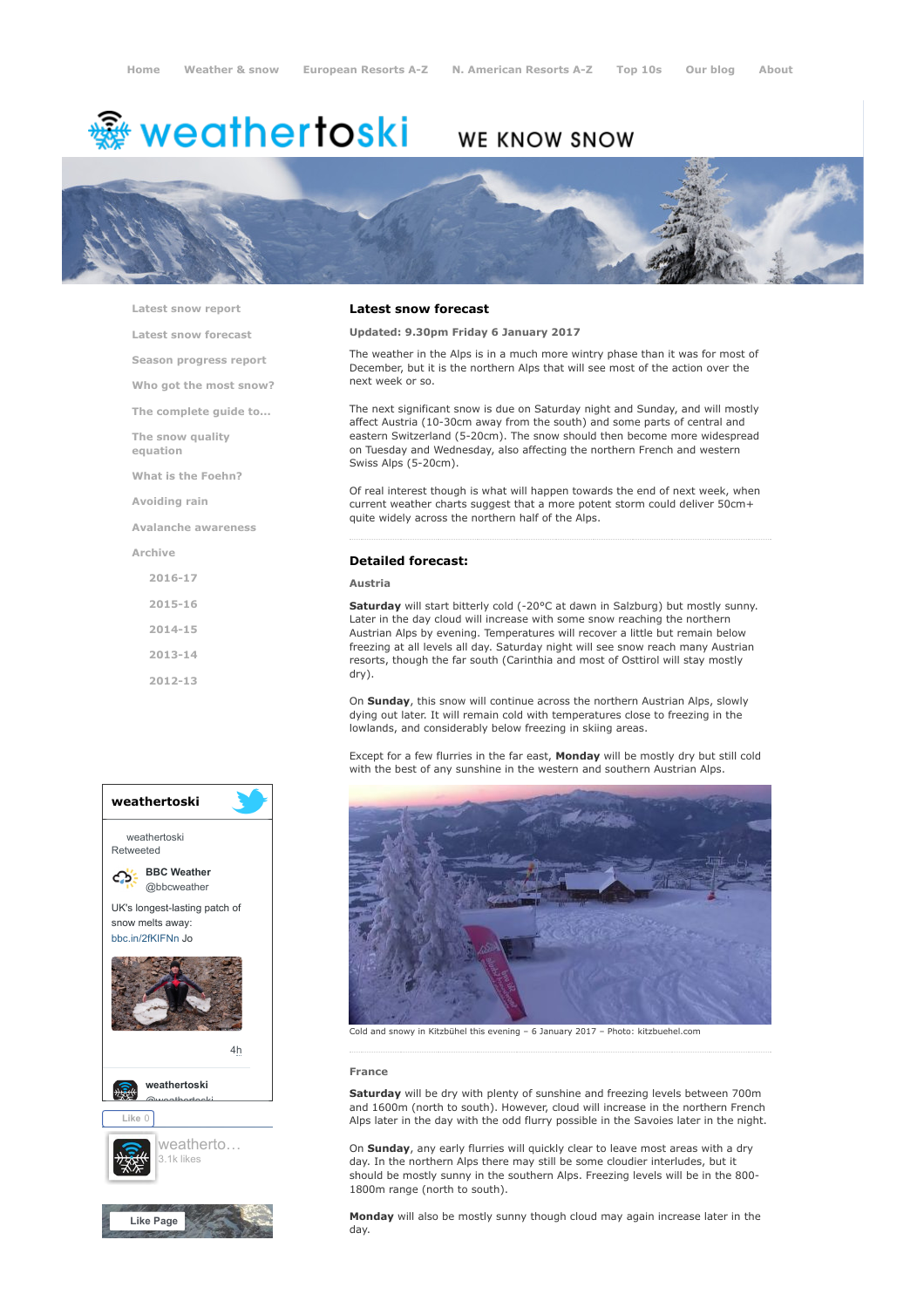Follow me on: *<u>twitte</u>* 

[Tweet](https://twitter.com/intent/tweet?original_referer=https%3A%2F%2Fwww.weathertoski.co.uk%2Fweather-snow%2Farchive%2Fsnow-forecast-06-01-2017%2F&ref_src=twsrc%5Etfw&text=Weather%20to%20ski%20-%20Snow%20forecast%20-%206%20January%202017&tw_p=tweetbutton&url=https%3A%2F%2Fwww.weathertoski.co.uk%2Fweather-snow%2Farchive%2Fsnow-forecast-06-01-2017%2F)

Tweet this page





# Contact us...

Got a burning question about weather or snow conditions in the Alps? [Contact us](https://www.weathertoski.co.uk/about-1/contact-us/) and we'll do our best to answer it...

E: [info@weathertoski.co.uk](mailto:fraser@weathertoski.co.uk)

T: +44 (0)20 3151 3154



Sunset in Morzine today – 6 January 2017 – Photo: morzine.com

#### Italy

Saturday will be dry and mostly sunny. It will be very cold in the east with temperatures remaining below freezing at all skiing levels, but a bit milder in the west (freezing levels 1000-1600m).

Sunday and Monday will remain mostly fine though some cloudier interludes are likely in the high border areas at times, especially in the east. Freezing levels will remain low in the east (typically 400-900m) but closer to 1500m in the west.



Clear but very cold in Madonna di Campiglio – 6 January 2017 – Photo: funiviecampiglio.it

#### Switzerland

Saturday will be dry with plenty of sunshine but cloud will increase in the north later with some snow reaching the northern Alps overnight. It will be cold, especially in the east where temperatures will remain below freezing at all levels for much of the day.

Sunday will see further snow flurries in the northern Swiss Alps, heaviest in the north-east. The far south will remain mostly dry with sunny spells. It will remain cold, especially in the east.

Monday will be relatively cold, mostly dry and sunny, but with cloud thickening in the far north later in the day.